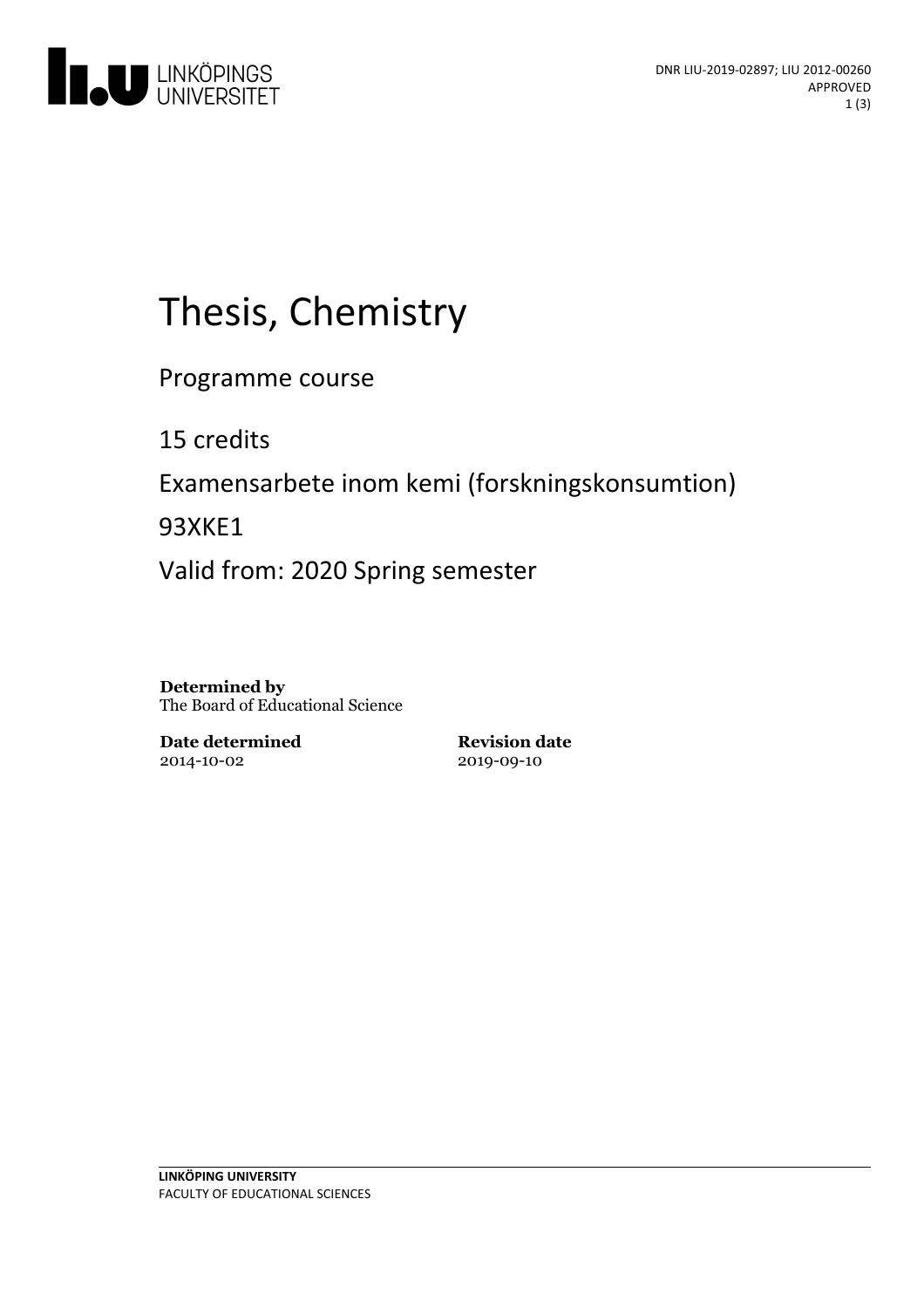Main field of study Chemistry

Course level

Second cycle

#### Advancement level

G2E

### Course offered for

Secondary School Teacher Programme with a specialization in Teaching in Grades 7-9 of the Compulsory School

#### Examination

Applies to all courses regardless of grading scale.

Students failing an exam covering either the entire course or part of the course two times are entitled to have a new examiner appointed for the reexamination.

If the course has a three-graded grading scale (U - VG), following applies:

Students who have passed an examination may not retake it in order to improve their grades.

The following applies to courses that include a compulsory component:

If special circumstances prevail, and if it is possible with consideration of the nature of the compulsory component, the examiner may decide to replace the compulsory component with another equivalent component.

If the LiU coordinator for students with disabilities has granted a student the right to an adapted examination for <sup>a</sup> written examination in an examination hall, the student has the right to it. If the coordinator has instead recommended for the student an adapted examination or alternative form of examination, the examiner may grant this if the examiner assesses that it is possible, based on consideration of the course objectives.

#### Grades

Three-grade scale, U, G, VG